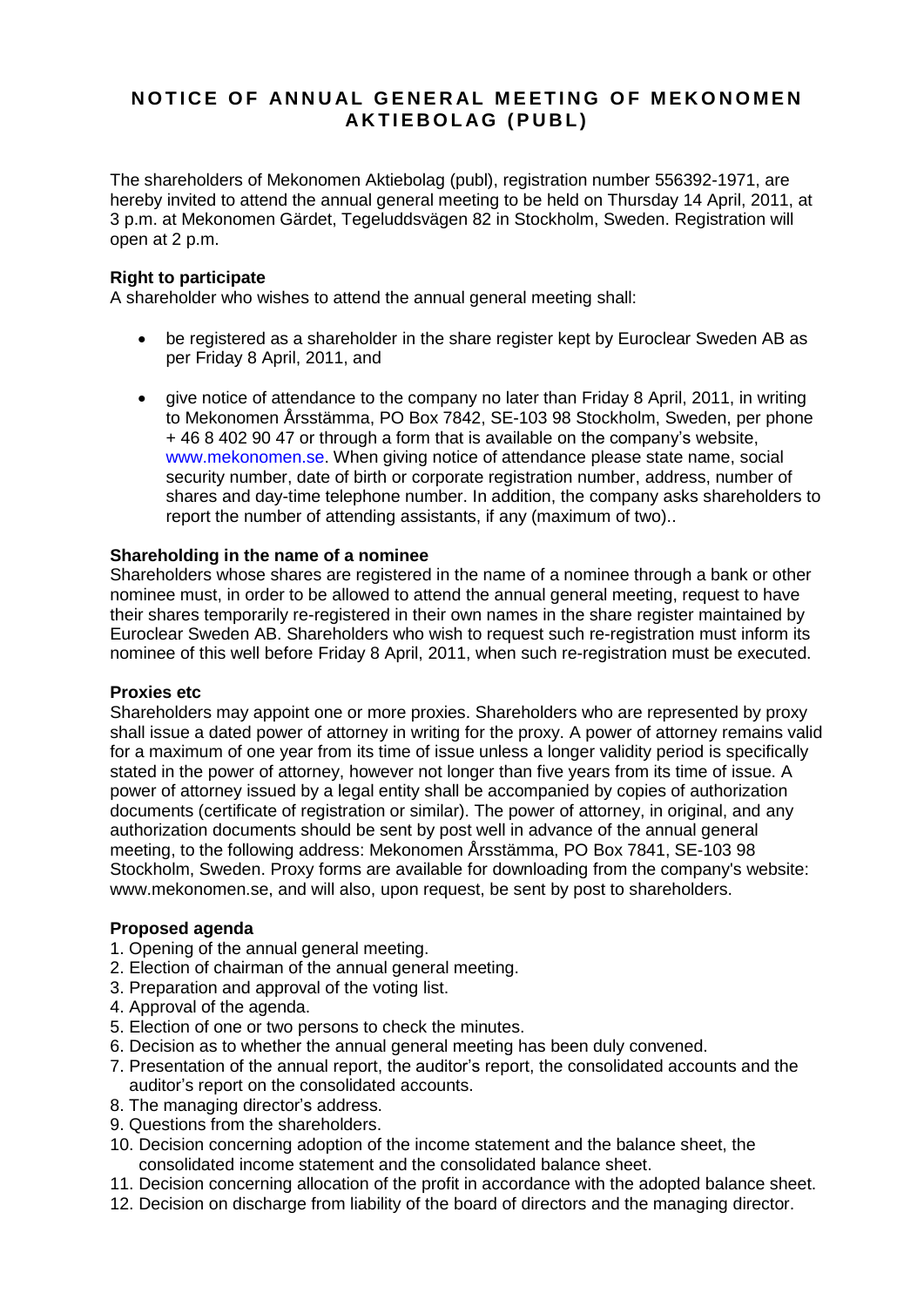- 13. Determination of the number of board members and deputies of the board of directors.
- 14. Determination of fees for the board of directors and the auditors.
- 15. Election of board members, chairman and deputies of the board of directors as well as auditor.
- 16. Determination of the guidelines for appointment of the nominating committee.
- 17. Determination of the guidelines for compensation to senior management.
- 18. Proposal for amendment of the articles of association.
- 19. Proposal for employees' acquisition of shares in subsidiaries.
- 20. Proposal for authorization of the board of directors to decide on new share issues.
- 21. Closing of the annual general meeting.

## **Proposals by the nominating committee**

**Items 2, 13, 14 and 15 – Proposals regarding the number of board members etc.** In accordance with the guidelines resolved upon at the 2010 annual general meeting, a nominating committee has been appointed. The nominating committee, which consists of Göran Ennerfelt, chairman of the committee (Axel Johnson AB and subsidiaries), Johan Lannebo (Lannebo Fonder AB), Åsa Nisell (Swedbank Robur fonder) and Eva Fraim Påhlman, proposes:

- **Findrik Persson as chairman to preside over the annual general meeting.**
- Seven meeting-elected members of the board of directors and no deputy directors.
- Directors' fees totalling SEK 1,700,000, of which SEK 400,000 (previous year: SEK 360,000) payable to the chairman, SEK 300,000 (SEK 240,000) to the vice chairman and SEK 200,000 (SEK 160,000) to each of the other non-executive board members, and no fees payable for committee work.
- Auditor's fees payable on account.
- Re-election of board members Antonia Ax:son Johnson, Kenny Bräck, Anders G Carlberg, Wolff Huber, Fredrik Persson, Helena Skåntorp and Marcus Storch.
- Re-election of Fredrik Persson as chairman of the board of directors.
- Re-election of the registered auditing company Deloitte AB as the auditor of the company, with the auditor Thomas Strömberg as person in charge, until the end of the annual general meeting of 2012.

#### **Proposals by the board of directors**

#### **Item 11 – Dividend and record date**

The board of directors proposes a dividend of SEK 8 per share and Tuesday 19 April, 2011, as record date for the dividend. If the annual general meeting resolves in accordance with the proposal, Euroclear Sweden AB is expected to disburse dividends on Tuesday 26 April, 2011. The last day of trading in the company's share including the right to the dividend is Thursday 14 April, 2011.

#### **Item 16 – Appointment of nominating committee**

The board of directors proposes that the annual general meeting resolves upon the adoption of the following guidelines for appointment of the nominating committee. The company shall have a nominating committee consisting of four members. The four largest shareholders of the company shall be entitled to appoint one member each. The four largest shareholders, based on the statistics of the share register kept by Euroclear Sweden AB on August 31, will be contacted by the board of directors. If any of the four largest shareholders wishes to abstain from its right to appoint a member to the nominating committee, the right to appoint such member shall transfer to the subsequent largest shareholder. The nominating committee's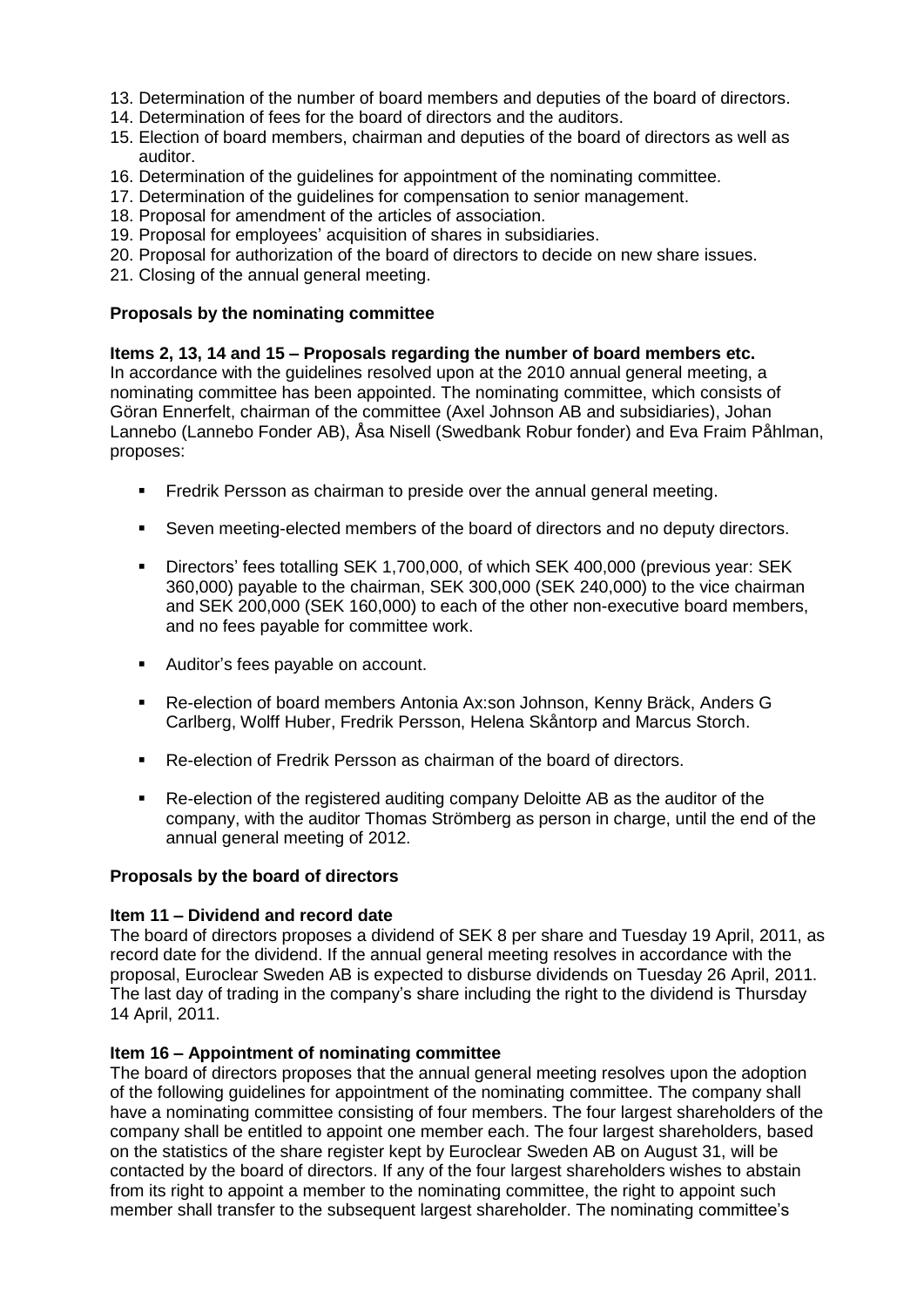composition shall be publicly announced by the company as soon as the nominating committee has been appointed, however no later than six months before the annual general meeting. The nominating committee's mandate period runs until a new nominating committee has been appointed. The chairman of the nominating committee shall, unless the directors agree otherwise, be the member representing the largest shareholder. If a member of the nominating committee leaves the committee before its assignment has been completed or if a material change occurs in the ownership structure after the appointment of the nominating committee, the nominating committee's composition shall be changed in accordance with the abovementioned principles. Changes in the nominating committee's composition shall be publicly announced on the company's website. Fees will not be paid to the members of the nominating committee. The nominating committee's assignment is to make proposals before the annual general meeting regarding the numbers of members of the board of directors, the composition of the board of directors, the fees payable to members of the board of directors and fees payable for committee assignments, if any. In addition, the nominating committee shall submit recommendations for the chairman of the board of directors and on a chairman to preside over the annual general meeting and, where applicable, on auditor and its fees. The nominating committee's recommendations shall be publicly announced in connection with the publication of the notice of the annual general meeting. In connection with its assignment in general, the nominating committee shall fulfil the duties which, according to the Swedish Code of Corporate Governance, are incumbent upon the company's nomination process, and at the request of the nominating committee, the company shall provide personnel resources, such as a secretarial function for the committee, to facilitate its work. Where needed, the company shall also be able to bear reasonable costs for external consultants which are deemed by the nominating committee to be necessary for the committee to fulfil its assignment.

## **Item 17 – Guidelines for compensation to senior management**

The board of directors' proposed guidelines for compensation and other terms of employment for the senior management correspond to the guidelines that were adopted by the annual general meeting of 2010. The senior management of the company consists of nine persons including the managing director. The proposal entails that the company shall offer its senior management competitive compensation and that the criteria for this shall be the importance of the employee's duties and the employee's competence, experience and performance. The compensation shall consist of a fixed base salary, a variable compensation, pension benefits, other benefits and severance terms. The allotment of base salary and variable compensation shall be proportionate to the responsibility and authority of the member of the senior management. The variable compensation for the managing director and the other senior management is based partly on the profit of the group and partly on individual qualitative parameters and amounts to a maximum of 60 per cent of the base salary for the managing director and a maximum of 33 per cent of the base salary for other members of the senior management. In addition, a separate program for variable compensation applies for the senior management during a period of three years that is calculated on the result of the Mekonomen group during the financial years 2011-2013. The total cost for the company of this program for the mentioned period is MSEK 24. The criteria for the amount of the individual variable compensation shall be resolved upon by the board of directors. Other main benefits are car benefits and pension schemes. Pension benefits are paid with an amount based on the Swedish ITP-plan or the corresponding system for employees abroad. The pension qualifying income is the base salary. However, the managing director's pension benefit amounts instead to a maximum of 29 per cent of the base salary. Severance pay upon termination by the company amounts to a maximum of 12 months' salary.

# **Item 18 – Proposal for amendment of the articles of association**

The provisions in the Swedish Companies Act on the manner in which notification is made of general meetings of shareholders and the timing of such notices have been changed with statutory effective as of 1 January 2011. The board of directors therefore proposes that the annual general meeting decide to amend the company's articles of association in these respects. The proposals entail that the current wording of § 11, first paragraph of the articles of association be amended to: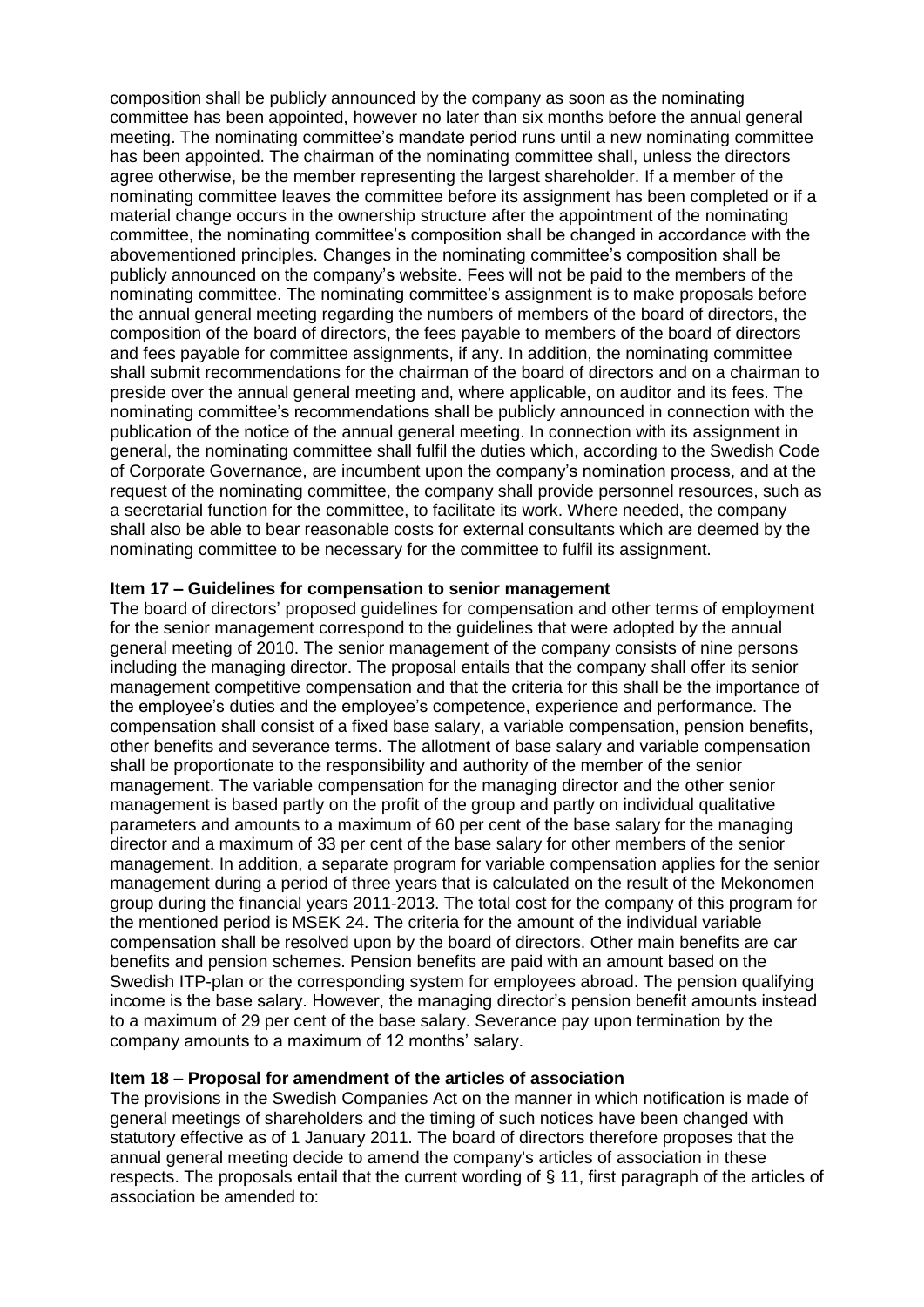"Notices of general meetings of shareholders shall be issued by an announcement in the Official Swedish Gazette (Post- och Inrikes Tidningar) and through posting on the company's website. At the time of such notice, information that the notice has been issued shall be advertised in Dagens Nyheter. Notices of ordinary general meetings and of extraordinary general meetings at which matters concerning amendments of the articles of association will be dealt with, shall be issued not earlier than six weeks and not later than four weeks prior to the meeting in question. For notices of other extraordinary general meetings, the notice shall be issued not earlier than six weeks and not later than three weeks prior to the meeting."

With the purpose of facilitating the administration of i.a. the annual general meeting of the company, the board of directors also proposes that a new paragraph is added to § 11 (as a new last third paragraph) of the articles of association regarding the notification of assistants accompanying a shareholder to general meetings of shareholders:

"A shareholder has the right to be accompanied by one or two assistants at a general meeting of shareholders if the shareholder notifies the company of the number of assistants in accordance with what is said in the previous paragraph."

A decision by the annual general meeting in accordance with the board of directors' proposal requires an affirmative vote by shareholders with at least two-thirds of the number of votes and shares represented at the annual general meeting.

# **Item 19 – Employee's acquisition of shares in subsidiaries**

The Mekonomen group of companies contains a number of companies which operate the approximately 180 Mekonomen stores throughout Scandinavia, so called store companies. There are 60 store companies which are owned partly by the store manager running each store. Mekonomen deems it important that the employed managers have an interest in the long term financial development of the store companies. With the purpose of increasing the long term commitment among the store managers also in the wholly owned store companies and to increase their interest in the proceeds of the stores, the board of directors proposes that the annual general meeting decides that the employed store managers in the wholly owned store companies shall be entitled to acquire shares in the respective store company by the means of a directed issue of shares or the purchase of existing shares in order to make such store managers partners in the store company. The thus acquired shares shall amount to a maximum of nine (9) per cent of the share capital in each store company. The Mekonomen group will thus hold shares corresponding to at least ninety-one (91) per cent of the share capital in each store company. The acquisitions shall be made at market value. Payment for such shares shall be made in cash. The acquisitions shall be completed no later than 31 December, 2011.

A decision by the annual general meeting in accordance with the board of directors' proposal requires an affirmative vote by shareholders representing at least nine-tenths of the number of votes and shares represented at the annual general meeting.

# **Item 20 – Authorization of the board of directors to decide on new share issue**

The board of directors proposes that the annual general meeting resolves to authorize the board of directors to, for the time period until the next annual general meeting, at one or several occasions, with or without deviation from the shareholders' preferential rights, adopt resolutions upon an increase of the company's share capital through new issues of not more than 3,086,882 shares, i.e. corresponding to a maximum of ten per cent of the share capital on the date of this notice. Such decision on new share issue may include provisions that payment shall be made in kind, through set-off or as else is set forth in chapter 13 section 5 paragraph 1 item 6 of the Swedish Companies Act. The board of directors is also authorized to further decide the terms for such issue.